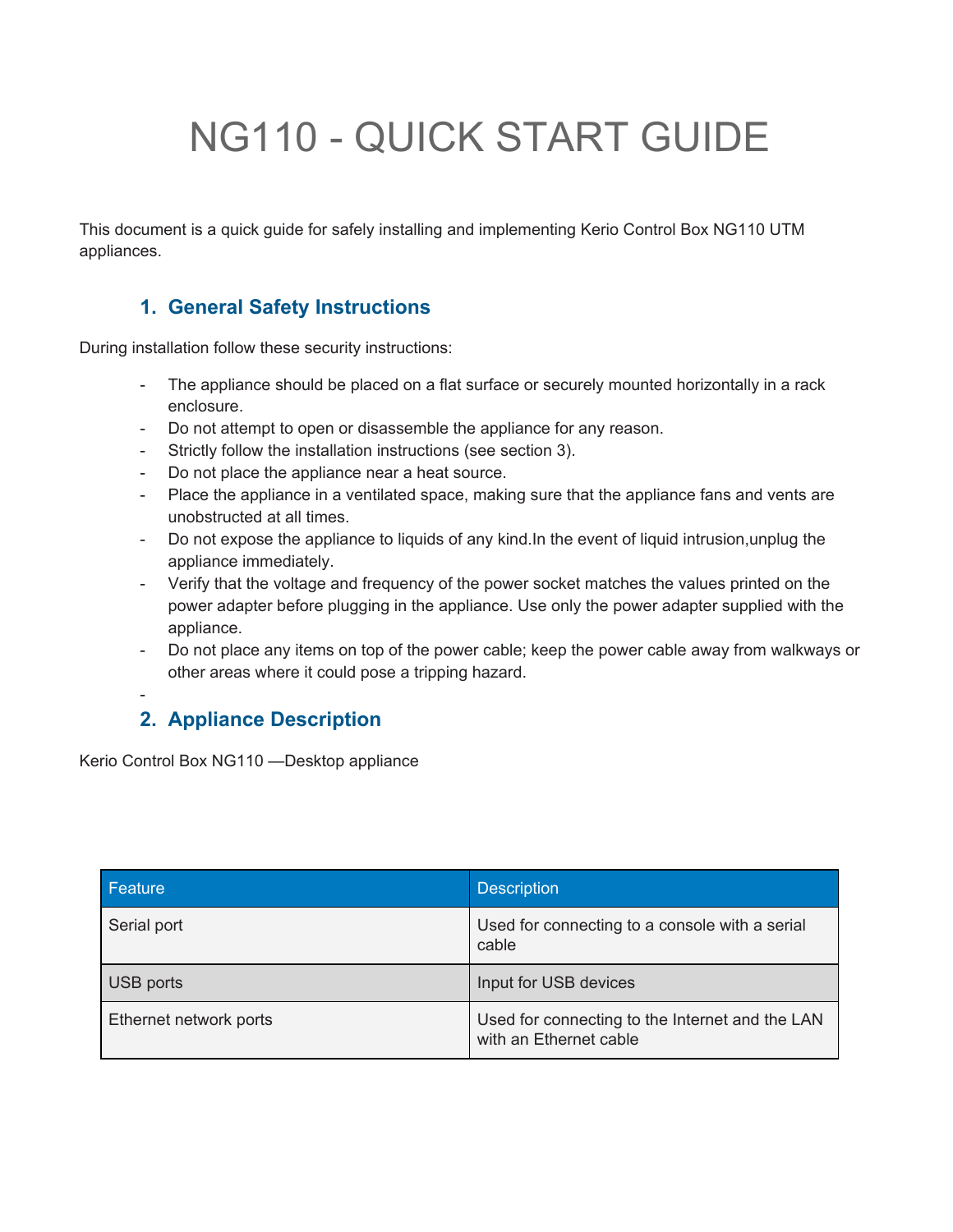

Screenshot 1: Kerio Control Box NG110 (front)

# **3. Kerio Control Hardware Appliance Installation and Configuration**

After you have set the appliance at a suitable place and plugged it into a power outlet according to the safety instructions,it is time to connect it to the network and configure settings.



Screenshot 2: Connecting Kerio Control Box NG110 to the network

## **To configure the appliance:**

1. Connect the Internet port to the Internet (e.g.DSL or Cable modem) using an Ethernet cable.

2. Connect the LAN port to the computer that will be used to configure the appliance (see the figures above).

3. Turn on the appliance.

Now you have two options:

Add and manage the appliance through MyKerio. See https://go.gfi.com/?pageid=ControlMyKerio.